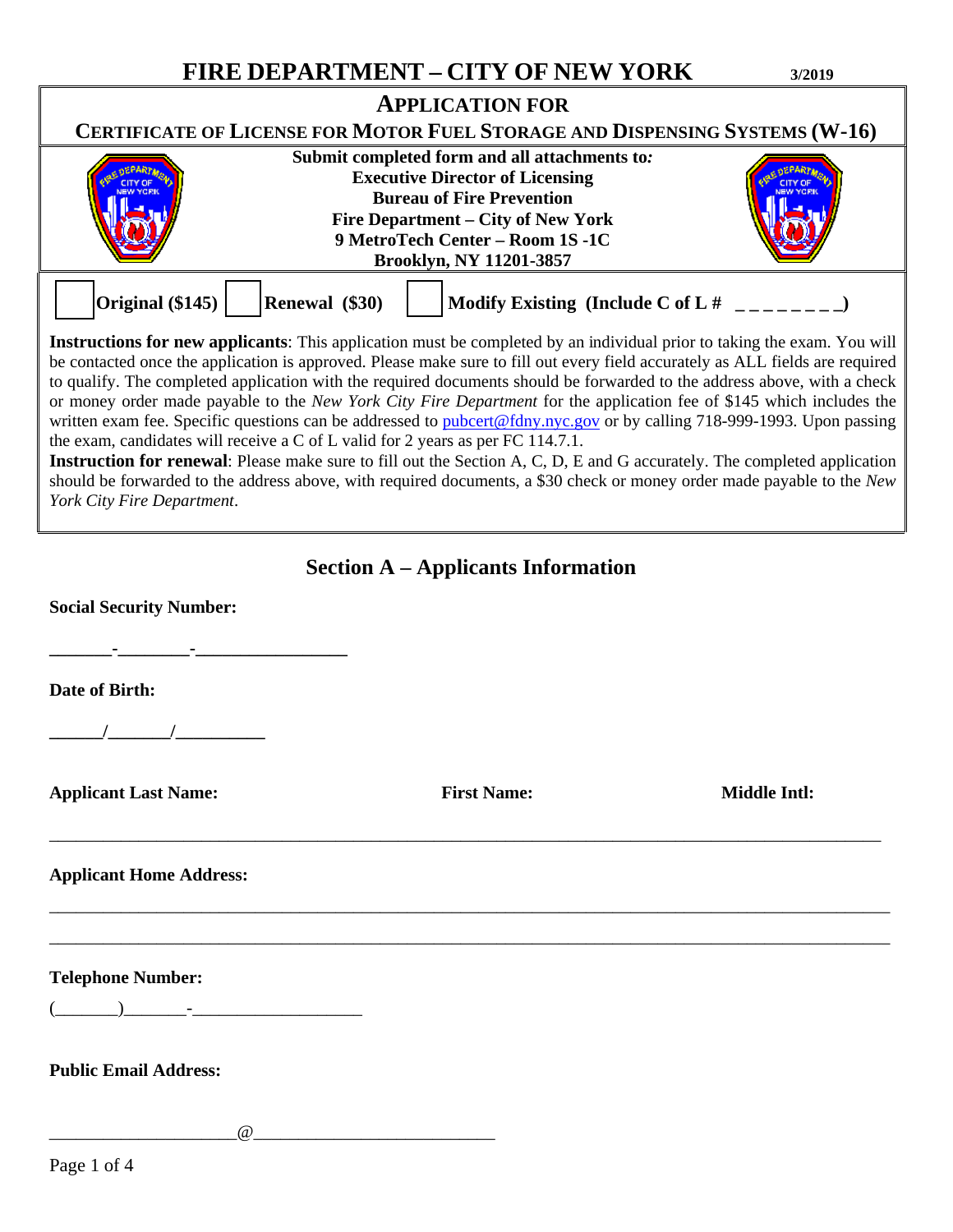# **Section B – Experience**

In the immediately preceding five (5) year period, you must have worked full-time for at least three (3) years on the installation, alteration, testing or repair of motor fuel storage and dispensing equipment. You must obtain a letter from each employer during this period, containing the dates of your employment and describing the work you performed. The letter must be signed by a Certificate of License holder. In the section below, provide information on this work experience, beginning with the most recent experience, and working backwards. Attach additional sheets of paper if necessary.

| Dates Employed<br>$\frac{1}{2}$ to $\frac{1}{2}$               | Length of<br>Time Emp'd<br>Years Months | Employer's Name & Address<br>$C$ of F: __ __ __ __ __ __ __ __ | Describe hands on work<br>performed in detail including<br>tools & materials used that<br>qualifies you to obtain approval |
|----------------------------------------------------------------|-----------------------------------------|----------------------------------------------------------------|----------------------------------------------------------------------------------------------------------------------------|
|                                                                |                                         |                                                                |                                                                                                                            |
| Dates Employed<br>$\frac{1}{\sqrt{2}}$ to $\frac{1}{\sqrt{2}}$ | Length of<br>Time Emp'd<br>Years Months | Employer's Name & Address<br>$C$ of F: __ __ __ __ __ __ __    | Describe hands on work<br>performed in detail including<br>tools & materials used that<br>qualifies you to obtain approval |
|                                                                |                                         |                                                                |                                                                                                                            |

# **Section C – Conviction Record**

- 1. Are there any prior convictions and pending charges against you? DO NOT include Parking violations. A guilty plea is a conviction even if you were never imprisoned and only fined. You must also disclose if you were conditionally/unconditionally discharged or received a Certificate of Relief from Disabilities. You do not have to disclose any material sealed or set aside under Federal and NY State law, or material pertaining to a youthful offender category. You may not be considered a youthful offender based on your age at the time of the offense. If you are unsure, list the offense Yes No
- 2. Are there any criminal charges pending against you? Yes No **List all convictions and/or pending charges below**

| Date of Conviction Type of Offense | <b>Court Name &amp; Location</b> | <b>Sentence/Fine</b> |
|------------------------------------|----------------------------------|----------------------|
|                                    |                                  |                      |
|                                    |                                  |                      |
|                                    |                                  |                      |
|                                    |                                  |                      |
|                                    |                                  |                      |
|                                    |                                  |                      |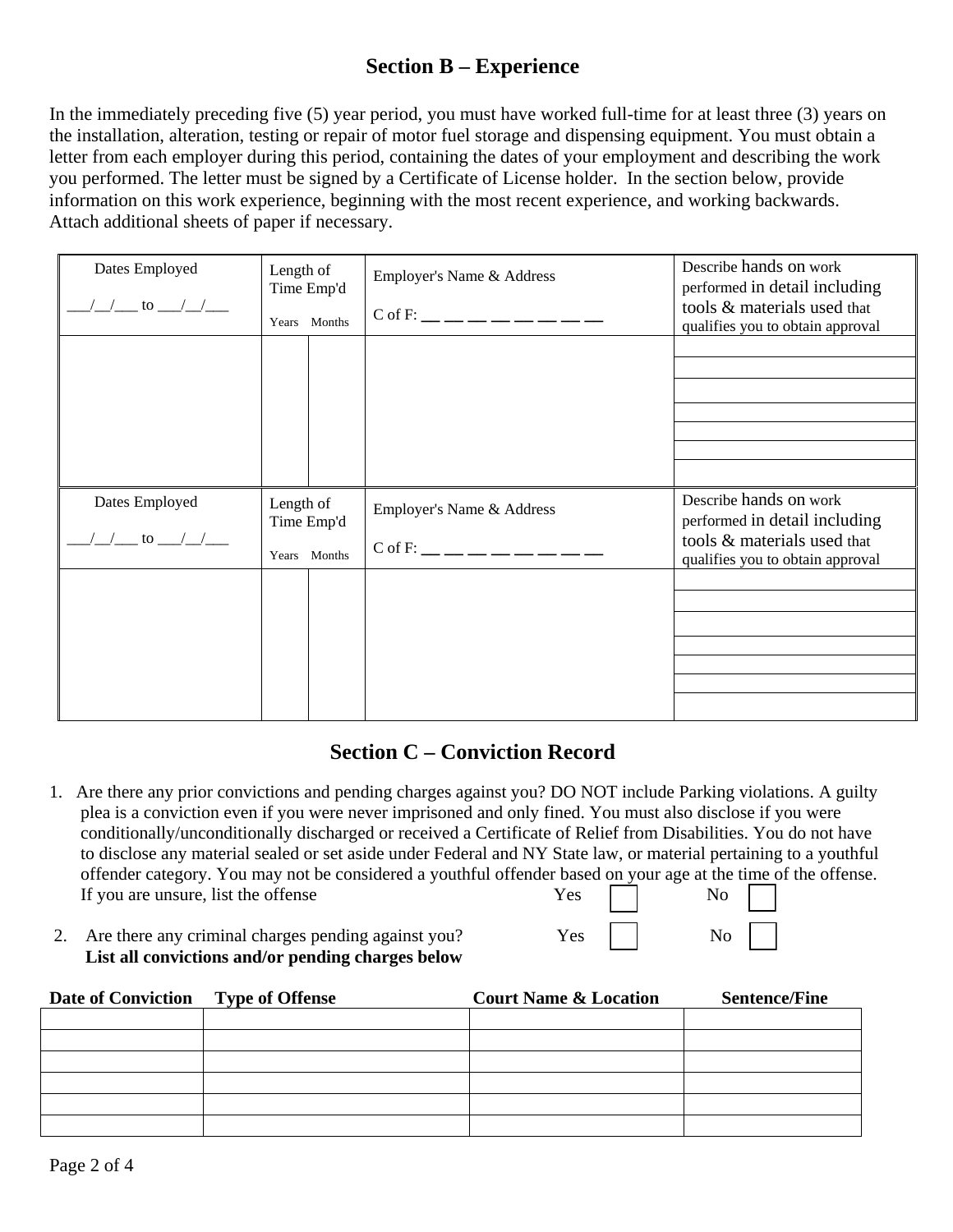| Add additional sheets, if necessary. |
|--------------------------------------|
|--------------------------------------|

### **Section D – Place of Business**

 $\_$  ,  $\_$  ,  $\_$  ,  $\_$  ,  $\_$  ,  $\_$  ,  $\_$  ,  $\_$  ,  $\_$  ,  $\_$  ,  $\_$  ,  $\_$  ,  $\_$  ,  $\_$  ,  $\_$  ,  $\_$  ,  $\_$  ,  $\_$  ,  $\_$  ,  $\_$  ,  $\_$  ,  $\_$  ,  $\_$  ,  $\_$  ,  $\_$  ,  $\_$  ,  $\_$  ,  $\_$  ,  $\_$  ,  $\_$  ,  $\_$  ,  $\_$  ,  $\_$  ,  $\_$  ,  $\_$  ,  $\_$  ,  $\_$  ,

\_\_\_\_\_\_\_\_\_\_\_\_\_\_\_\_\_\_\_\_\_\_\_\_\_\_\_\_\_\_\_\_\_\_\_\_\_\_\_\_\_\_\_\_\_\_\_\_\_\_\_\_\_\_\_\_\_\_\_\_\_\_\_\_\_\_\_\_\_\_\_\_\_\_\_\_\_\_\_\_\_\_\_\_\_\_\_\_\_\_\_\_\_

Are you the owner of the corporation or business?

| Yes | INo |
|-----|-----|
|     |     |

If YES, attach a copy of an affidavit and proof of voting stock to prove ownership.

#### **Company Name**:

**Company Address:** 

\_\_\_\_\_\_\_\_\_\_\_\_\_\_\_\_\_\_\_\_\_\_\_\_\_\_\_\_\_\_\_\_\_\_\_\_\_\_\_\_\_\_\_\_\_\_\_\_\_\_\_\_\_\_\_\_\_\_\_\_\_\_\_\_\_\_\_\_\_\_\_\_\_\_\_\_\_\_\_\_\_\_\_\_\_\_\_\_\_\_\_\_\_

**City: Zip Code:**

**Public Phone Number:** (\_\_\_\_\_\_\_)\_\_\_\_\_\_\_-\_\_\_\_\_\_\_\_\_\_\_\_\_\_\_\_\_\_\_

**Section E – Insurance** 

**The minimum of a \$ 500,000 policy with the FDNY being co-named on the policy is required. Include copy of ACORD summary of the policy, created within the last 30 days, in your application including the category type. The policy must be issued by an approved insurance company that is licensed to do business in New York State and has an A.M. Best rating of A-or better.** 

**Termination or expiration of the policy will automatically terminate your company's approval.** 

| <b>Insurance Company Name:</b> | <b>Amount of Insurance:</b> |  |
|--------------------------------|-----------------------------|--|
| <b>Address:</b>                | <b>Issuance Date:</b>       |  |
|                                | <b>Expiration Date:</b>     |  |
|                                |                             |  |

**RATING \_\_\_\_\_\_\_\_\_\_\_\_** 

#### **AMB Six Digit Number \_\_ \_\_ \_\_ \_\_ \_\_ \_\_**

(Can be found at www.ambest.com/ratings)

### **Section F - Education**

Attach a copy of your High School Diploma or GED (General Education Diploma).

## **Section G – Oath or Affirmance and Acknowledgement**

I hereby affirm that all statements are true and could be persecuted under penalty of perjury.

I also affirm that this company certificate, if issued, is subject to the requirements of Fire Department.

I also affirm that I will notify the FDNY in writing within 24 hours of any changes regarding this form.

\_\_\_\_\_\_\_\_\_\_\_\_\_\_\_\_\_\_\_\_\_\_\_\_\_\_\_\_\_\_\_\_\_\_\_\_\_\_ \_\_\_\_\_\_\_\_\_\_\_\_\_\_\_\_\_\_\_\_\_\_\_\_\_